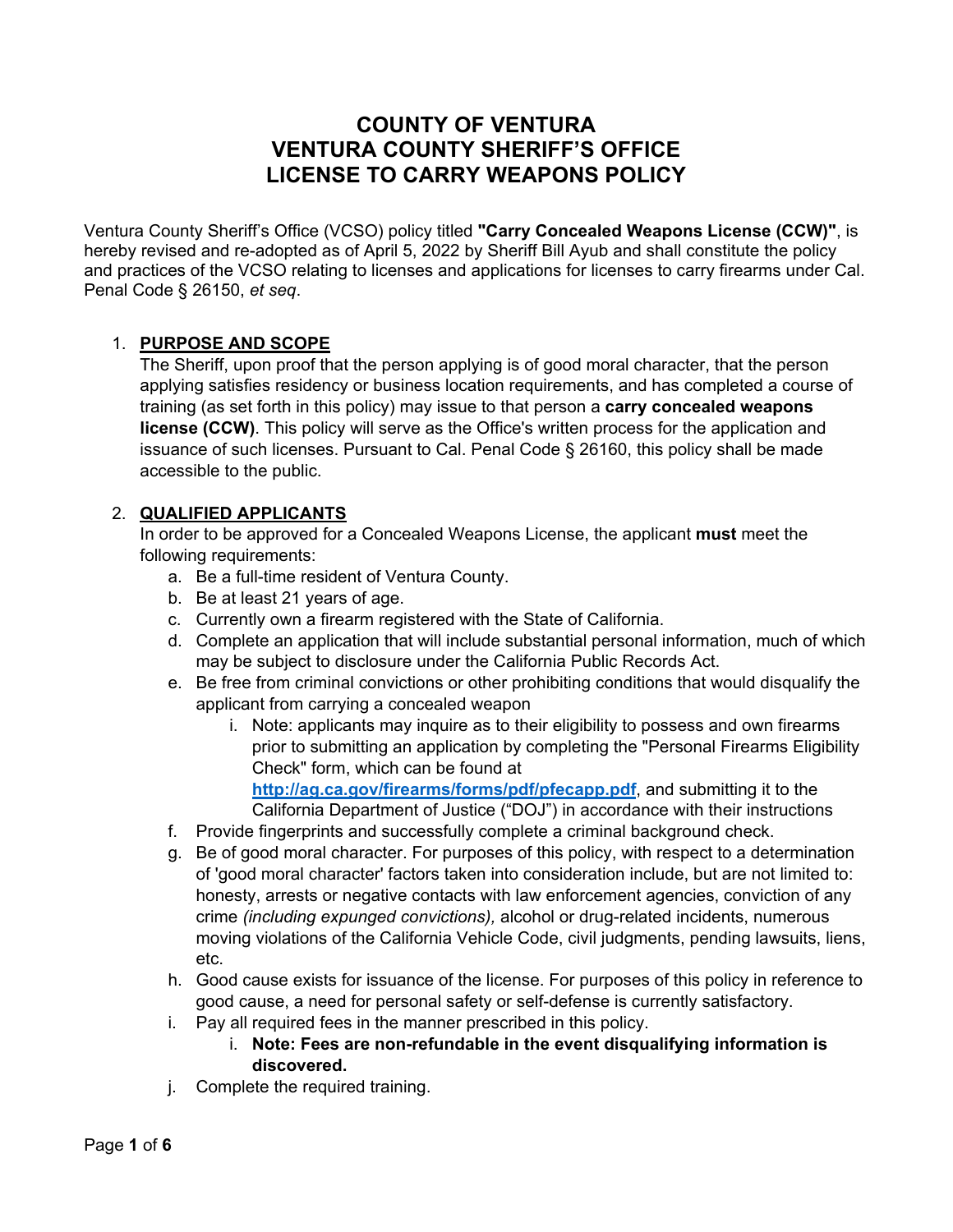#### 3. **APPLICATION PROCESS**

The application process for a CCW shall consist of four phases. The applicant shall promptly complete all requirements of one phase before proceeding to the next.

- a. **PHASE ONE APPLICATION AND INITIAL FEES** 
	- i. **New applicants (those who have never applied to the VCSO for a CCW), and applicants who currently have a CCW issued by another California licensing authority but are applying to the VCSO for the first time** (for example, a current applicant who has recently moved into this jurisdiction), shall fully complete a DOJ standard application form (BOF 4012, Revised 11/2012) and pay the initial fees.
		- A. Standard Application forms will be completed and submitted on VCSO's website at: www.venturasheriff.org.
		- B. The VCSO will not accept incomplete applications. Additionally, California residents must provide a valid driver's license or identification card listing the current residential address. Post Office box addresses are not acceptable as a residential address. Active military personnel shall provide station orders and a valid home-state driver's license or identification card.
		- C. Any person who files an application knowing that statements contained therein are false is guilty of a misdemeanor/felony.
		- D. Any person who knowingly makes a false statement on the application regarding any of the following shall be guilty of a felony:

The denial or revocation of a license, or the denial of an amendment to a license, issued pursuant to Cal. Penal Code § 26150, et seq.; a criminal conviction; a finding of not guilty by reason of insanity; the use of a controlled substance; a dishonorable discharge from military service; a commitment to a mental institution; a renunciation of United States citizenship.

- E. The applicant shall be required to pay fees in the amount of \$20.00 when the application is completed online. Fees are to be paid online and are subject to a service fee.
- F. The balance of the local fee of \$80 shall be required to be paid online only if the application is approved. Payment must be made prior to making an appointment for license issuance.

1. Payment of local fees may be waived if the applicant has been deputized or appointed as a peace officer by the Sheriff pursuant to subdivision (a) or (b) of Cal. Penal Code § 830.6.

- G. For the purposes of this policy, all fees are to be paid through the VCSO's website and are subject to a service fee.
- ii. **Renewal applicants who have an active CCW issued by the VCSO, and whose fingerprints and DOJ fee HAVE BEEN previously sent to the DOJ shall apply for a CCW as follows:** 
	- A. **RENEWAL APPLICANTS ISSUED A CCW BY THE VCSO** 
		- 1. No earlier than 120 days prior to the expiration of their license,
			- a. Standard Renewal Application forms will be completed and submitted on VCSO's website www.venturasheriff.org.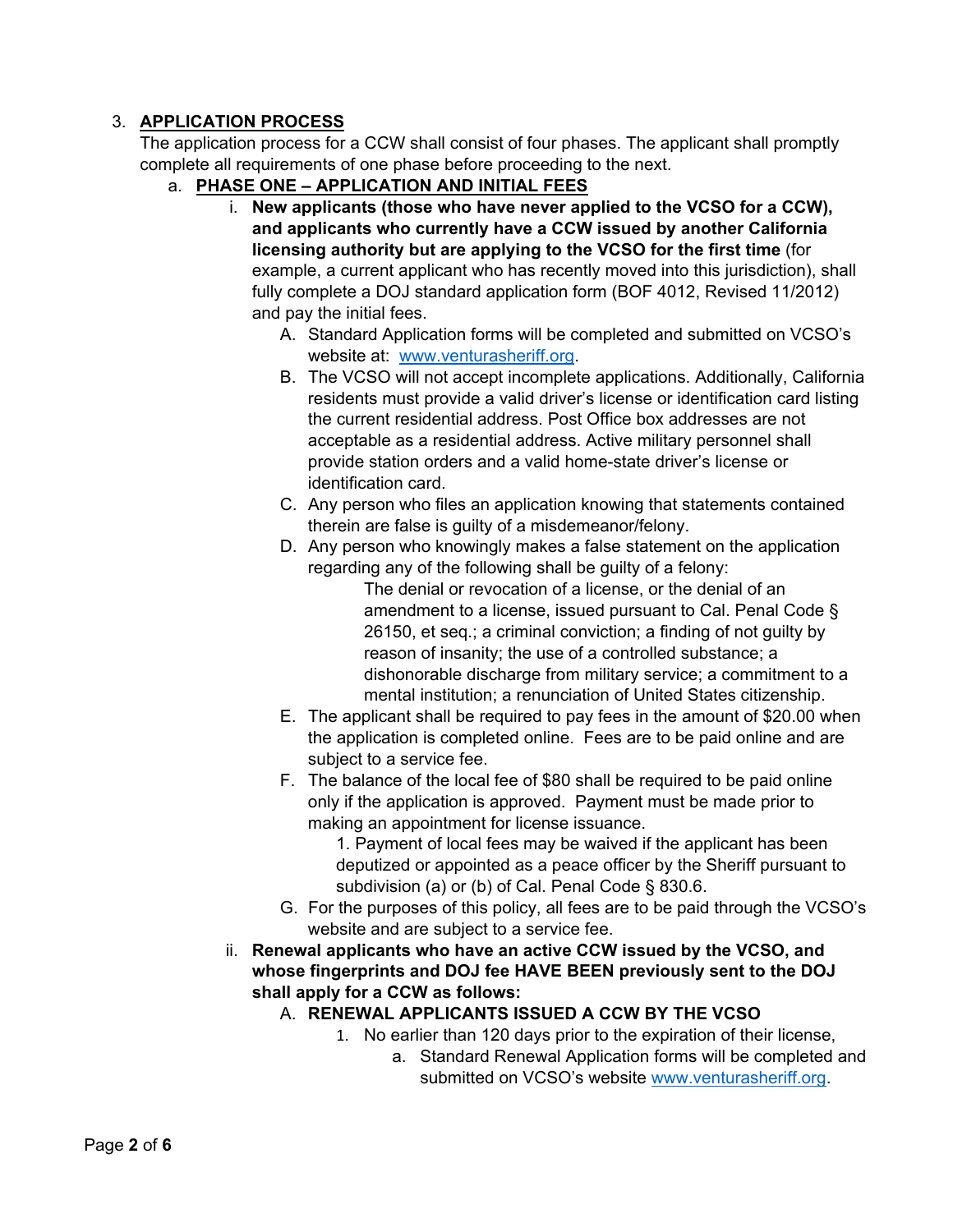- 2. The applicant shall submit with the renewal request their payment in the amount of \$77.00 for the renewal fees, which includes a \$25.00 local fee in addition to a \$52.00 DOJ background check fee. Fees are to be paid through VCSO's website and are subject to a service fee.
- 3. Renewal applicants **who fail to submit their application on or before the date of permit expiration** are subject to re-applying as a new applicant.
- iii. **PREVIOUSLY DENIED APPLICANTS whose fingerprints and DOJ fee have been previously sent**: May *(if you are re-applying and would like to provide*  additional information not contained in your initial application) re-apply as new applicants as described under section 3(a)(i).

## b. **PHASE TWO - FINGERPRINTING & BACKGROUND CHECK**

- i. New applicants and previously denied applicants who must submit fingerprints to the Department of Justice (those applicants subject to (3)(a)(i) or (iii), above) shall complete Phase Two as follows:
	- A. After the applicant has completed Phase One, the VCSO, or other live scan facilities, shall take the applicants' fingerprints in the manner prescribed by the Department of Justice and promptly forward them to the DOJ for processing. The DOJ requires licensing authorities use the "Live Scan" fingerprinting method. The Department of Justice will require a \$93.00 fee and the applicant may be subject to a "rolling fee" required by that particular live scan facility.
- ii. DOJ will mail to the Department a report of all data and information pertaining to any applicant, of which there is a record in its office, including information as to whether the person is prohibited by state or federal law from possessing, receiving, owning, or purchasing a firearm.
- iii. Subsequent to submission of the application and fingerprints, the applicant will be contacted for an interview appointment by the investigator to determine the completeness of the application and provide time to clarify and interpret the information provided. Please allow at least 45 minutes to one hour for the interview appointment.

# c. **PHASE THREE – DETERMINATION**

- i. Applicants who are approved must pay the balance \$80 which is the local fee and complete the required training in accordance with Section 4, "Training", of this policy within 90 days from the date of the conditional approval letter. It shall be the firearms instructor's responsibility to submit the original test and qualification scores by e-mail to: vcso.ccw@ventura.org
- ii. The issued license shall set forth the licensee's name, occupation, residence and business address, age, height, weight, color of eyes and hair, license type, and shall, in addition, contain a description of the weapon or weapons authorized to be carried, giving the name of the manufacturer, the serial number, the caliber, and the period of validity of the CCW.
	- A. A "standard" license is valid for a period not to exceed two years.
	- B. A "judicial" license issued to a state or federal magistrate, commissioner, or judge will be valid for a period not to exceed three years.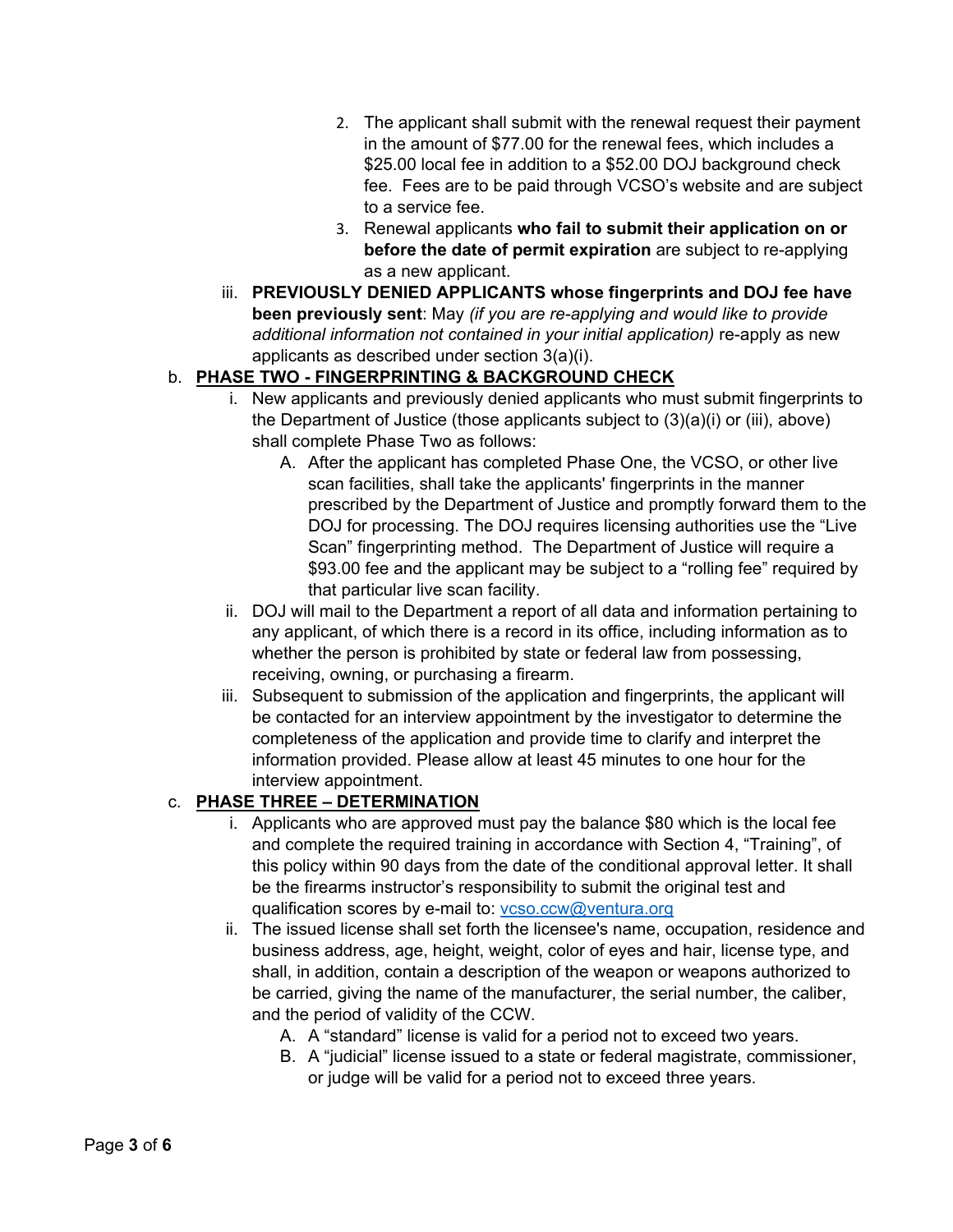- C. A license issued to any law enforcement officer as defined in Cal. Penal Code § 830.6 (a) or (b), or a custodial officer employed by the Sheriff / Police Chief as provided in Cal. Penal Code § 831.5, will be valid for a period not to exceed four years, except that such license shall be invalid upon the individual's conclusion of service as a reserve/custodial officer.
- iii. The VCSO will also issue a CCW ID hard card as an additional identification for the licensee. The licensee is required to carry either the license or ID card on their person at all times when they are carrying an approved concealed firearm. The applicant shall retain both the paper state license and the CCW ID hard card.
- iv. The licensee will be required to return both the paper state license and CCW ID hard card upon picking up their renewed/amended licenses.
- v. The licensee shall carry either the CCW paper license or plastic ID card and shall present it to a Peace Officer upon request.
- vi. The licensee shall notify the VCSO in writing within ten days of any change of their place of residency. If the licensee moves out of the jurisdiction of issuance, the license shall expire ninety (90) days after the licensee has moved. Proof of the change of address will be required.
- vii. A license may include any reasonable restrictions or conditions which the Sheriff deems warranted, including restrictions as to the time, place, manner, and circumstances under which the person may carry a pistol or revolver. Any such restrictions shall be indicated on the license issued.
- viii. The license shall be revoked at any time the VCSO is notified by the DOJ that an applicant is prohibited by state or federal law from owning or purchasing firearms, or the VCSO determines that the person is prohibited by state or federal law from possessing, receiving, owning, or purchasing a firearm.
- ix. The license may be revoked at any time information becomes available regarding criminal conduct, violation of the CCW license conditions or restrictions, or any other type of misuse by the permit holder.
- x. If the VCSO revokes the license, the DOJ shall be notified of the revocation. The licensee shall also be immediately notified of the revocation in writing. Fees collected during the application process will not be refunded in case of revocation.

#### 4. **TRAINING**

- a. **Pursuant to Cal. Penal Code § 26165(3)(e), completion of training is not required until conditional approval is granted.**
- b. **For new license applicants**, the course of training shall be no less than eight hours and no more than 16 hours, performed by a VCSO-approved CCW firearms trainer, and include instruction on at least firearm safety and the law regarding the permissible use of a firearm, as well as demonstration of firearm proficiency.
- c. **For license renewal applicants**, the course of training shall be no less than four hours, performed by a VCSO-approved CCW firearms trainer, and shall include instruction on at least firearm safety and the law regarding the permissible use of a firearm, as well as demonstration of firearm proficiency. No course of training shall be required for any person listed as a VCSO-approved firearms trainer in order for that person to renew his/her license.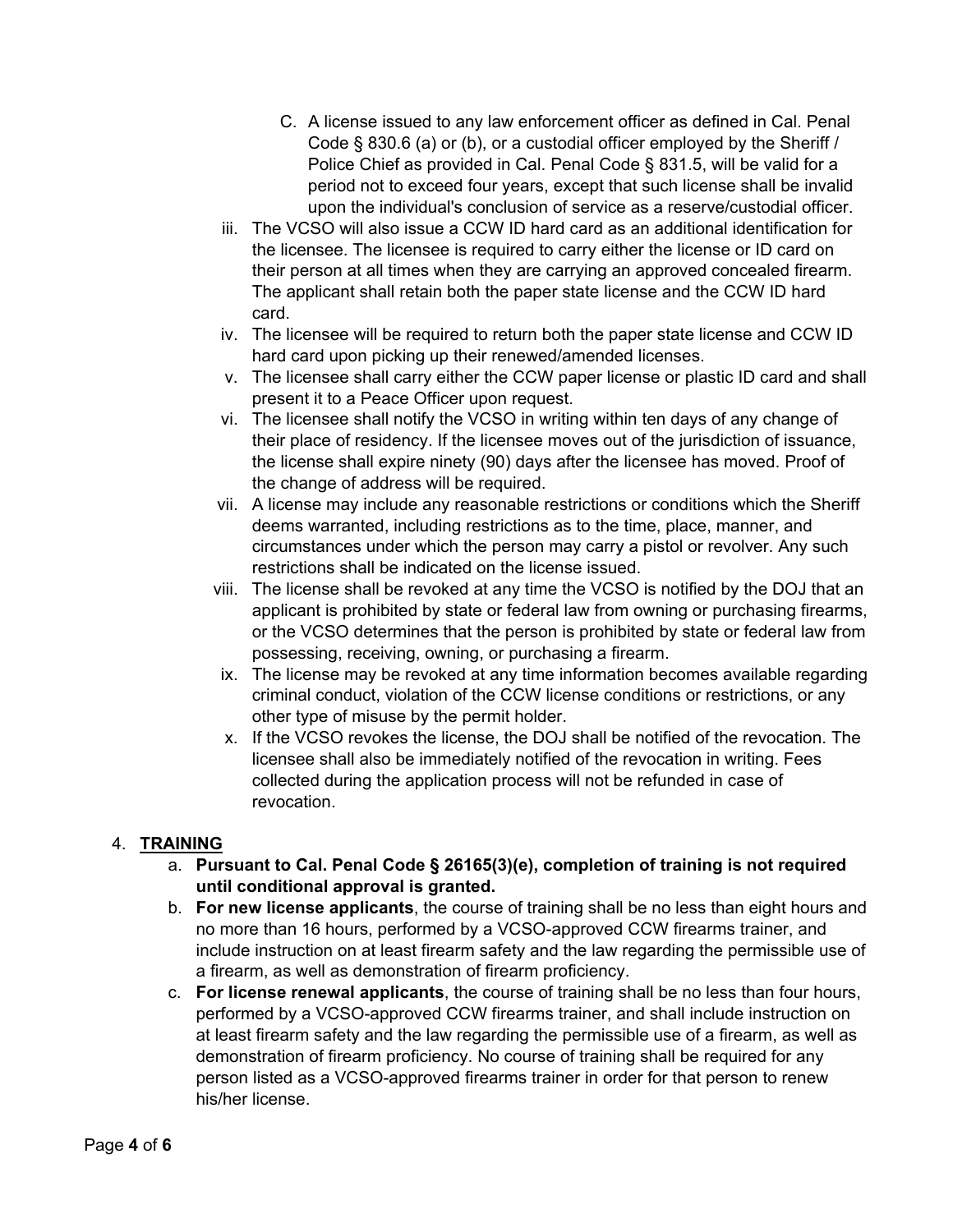- d. Proof of completion of the required training must be signed and submitted by the instructor.
- e. A list of VCSO-approved CCW firearms trainers shall be made available with each copy of the application provided by the VCSO as well as at its website at: www.venturasheriff.org

### 5. **AMENDMENTS TO LICENSES**

- a. Any licensee may apply to amend a license at any time during the period of license validity by completing and submitting a standard DOJ "Modification of License" form along with the local processing fee of \$10 payable online and subject to a service fee. The form must be submitted and paid online at: www.venturasheriff.org
- b. Licensees may apply for an amendment for any or all of the following reasons:
	- i. Change the address or other personal information of the licensee.
		- ii. In the event of a damaged/lost/stolen firearm, licensee may request an amendment to add a different firearm. Licensee will need to contact VCSO for approval.
- c. In the event that any amendment to a valid license is approved by the Sheriff, a new license will be issued reflecting the amendment(s).
- d. An amendment to any license will not to extend the original expiration date, and an application for an amendment does not constitute an application for renewal of the license.
- e. As both the CCW ID hard card and the paper state license must be modified, applicants must bring in both documents for modification.

# 6. **LIMITED 90-DAY LICENSE TO CARRY A CONCEALED WEAPON**

- a. **The authority to issue a limited 90-day license to carry a concealed weapon to a non-resident applicant is granted only to the Sheriff of the county in which the applicant works. A chief of a municipal police department in the county in which the applicant works may not issue limited licenses (See Cal. Penal Code §§ 26150(a)(3), 26155(a)(3), and 26220(b)).**
- b. An individual who is not a resident of Ventura County may apply for a limited 90-day CCW license subject to approval of the Sheriff and if the following requirements are met:
	- i. The applicant physically spends a substantial period of working hours in the applicant's principal place of employment or business within the County of Ventura;
	- ii. A limited 90-day license will be valid for a period not to exceed 90 days from the date of issuance;
	- iii. The license shall be **valid only within Ventura County.**
	- iv. The applicant shall provide a copy of the license to the licensing authority of the city or county in which the applicant resides;
	- v. Any application for renewal or re-issuance of such a license may be granted only upon concurrence of the Ventura County Sheriff **and** the licensing authority of the city or county in which the applicant resides.
- c. An individual who is qualified to submit an application for a limited 90-day license under sections (2) and (6)(a)(b) above, shall complete all phases of the application process in accordance with sections (3) and (4) of this policy.